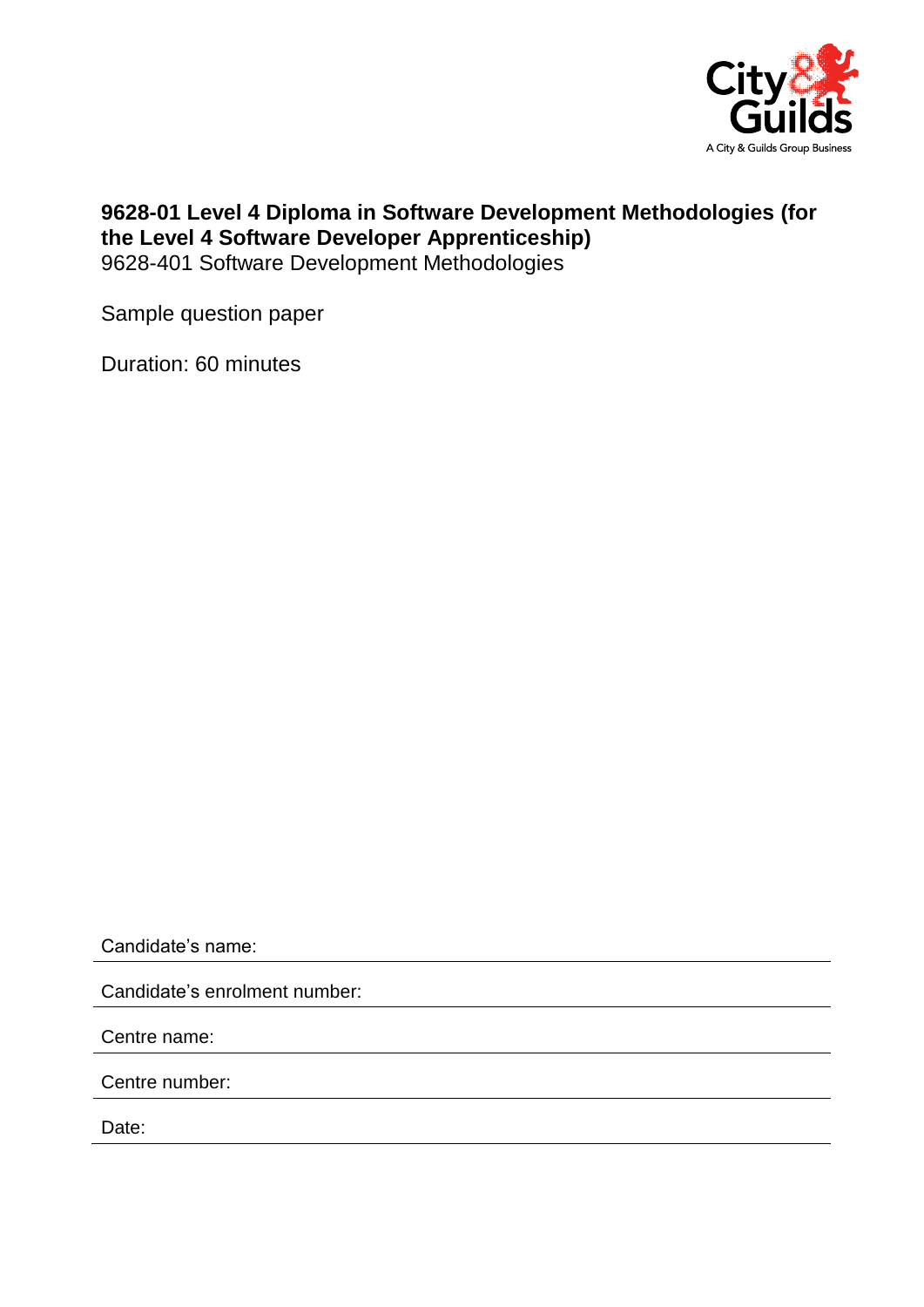- 1 The **most** important input into the 'analysis stage' is
	- a. customer requirements
	- b. development tools
	- c. required project roles
	- d. cost-benefit results.
- 2 What is the **main** purpose of using 'High Level' design in application development?
	- a. To determine the communication processes between entities.
	- b. To ensure the requirements are achievable.
	- c. To determine the enhanced user experience.
	- d. To identify all issues associated with the system.
- 3 Which one of the following is viewed as a 'benefit' when using prototyping as a development method?
	- a. The level of documentation is thorough.
	- b. The pace of development is fast.
	- c. A formal test strategy is implemented.
	- d. All non-functional requirements are implemented.
- 4 An important consideration when choosing a suitable programming language can be the
	- a. end users' preference
	- b. developers' preference
	- c. clients' non-functional requirements
	- d. testing of functional requirements.
- 5 What is the purpose of 'functional testing'?
	- a. Establish the ability of the system to perform under load.
	- b. Confirm the speed of system response.
	- c. Establish that the application runs on a specific operating system.
	- d. Confirm the ability to perform intended tasks.
- 6 What is the **main** purpose of carrying out end to end testing?
	- a. To make sure that the database integrity is not compromised.
	- b. To make sure all other tests have been completed.
	- c. To validate the performance of the system under load.
	- d. To confirm the functionality of the system as a whole.
- 7 Which one of the following activities takes place during the 'software deployment stage' of application development?
	- a. System tested with no failures.<br>b. Functionality validated by end u
	- Functionality validated by end users.
	- c. Implementation in a live environment.
	- d. Creation of high level design documentation.
- 8 What is the **main** purpose of raising faults with the development team during the 'maintenance stage' of application development?
	- a. To allow the usability of the system to be measured.
	- b. To enable integration with bespoke software.
	- c. To ensure that platform specific skills are retained.
	- d. To identify critical issues affecting system availability.
- 9 Which one of the following statements **always** applies to the 'maintenance stage' in an application development lifecycle?
	- a. At the end of the stage, all faults will have been fixed.
	- b. This stage can last as long as possible.
	- c. During this stage, testing is no longer beneficial.
	- d. At the end of the stage, the product is no longer supported.
- 10 Which one of the following is an organisational policy providing a framework dictating the guidelines to be followed by software development teams?
	- a. Formulation.
	- b. Regression.
	- c. Standardisation.
	- d. Examination.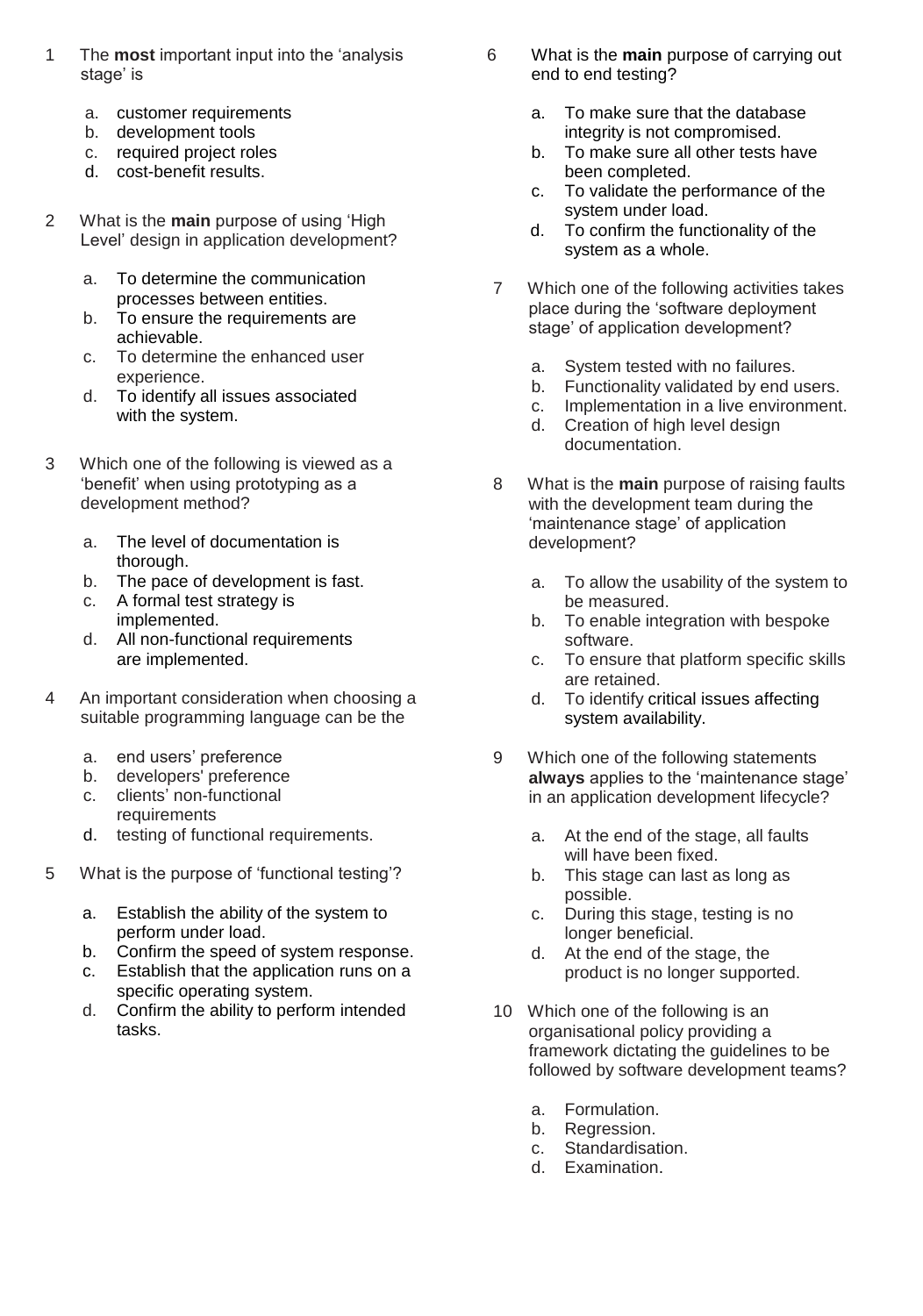- 11 Which one of the following is a benefit of a procedural approach in a software development lifecycle?
	- a. Initial analysis at project inception.
	- b. Allows adoption of a prototype model.
	- c. Development driven design.
	- d. Standardisation of stages.
- 12 Which one of the following **best** describes the Agile software development methodologies?
	- a. A lightweight process for quick application development.
	- b. A senior management driven concentric process.
	- c. Results only reviewed on completion of each stage.
	- d. Applications created by a single large team of programmers.
- 13 At which point in the Waterfall software development methodology does the 'testing stage' occur?
	- a. During every stage.
	- b. On completion of deployment.
	- c. As part of the design stage.
	- d. Following development.
- 14 Which one of the following is the **main** benefit of the Agile software development methodology?
	- a. Responsiveness to requirements.
	- b. Emphasis on high quality control.
	- c. Micro managed team.
	- d. Exhaustive testing is undertaken.
- 15 Which one of the following is a disadvantage of using the 'Waterfall' lifecycle for software development?
	- a. It requires minimal documentation.
	- b. The process follows a rigid framework.
	- c. There is a flexible approach to implementing each stage.
	- d. Rigorous testing is conducted to ensure requirements are met.
- 16 Why can a project to deliver a highly secure military system benefit from using the 'Waterfall' software development methodology?
	- a. The system will be delivered quickly.
	- b. The level of control is exceptionally high.
	- c. The stages follow encryption protocols.
	- d. The procurement of resources is detailed.
- 17 Which one of the following is the **most** likely consequence if a poor choice of development method is made?
	- a. Project team dissatisfaction.
	- b. Incurring financial penalties.
	- c. Failure to meet client requirements.
	- d. Increased system documentation.
- 18 How can a software development team ensure that it complies with an imposed budget constraint?
	- a. Adopt a different development methodology.
	- b. Limit the system functionality to essential project requirements.
	- c. Implement a new management reporting structure.
	- d. Review the financial implications of the project.
- 19 Which one of the following is an example of a 'high level' organisational change control constraint?
	- a. All decisions must be approved by the CEO.
	- b. Any alterations must be recorded in project documents.
	- c. A commissioning board will be appointed.
	- d. All risks will be prioritised by the team leader.
- 20 Which business constraint will necessitate the use of 'rapid prototyping' as the development methodology?
	- a. The system must include a particular function.
	- b. The system must be compatible with other systems.
	- c. The system must be accessible for disabled users.
	- d. The system must be delivered by a fixed date.
- 21 Which one of the following is the **best** way of tracking identified risks?
	- a. Discussions at a centralised project team meeting.
	- b. Formal discussions at the change board.
	- c. A centralised register used to record information.
	- d. A formal report compiled on a monthly basis.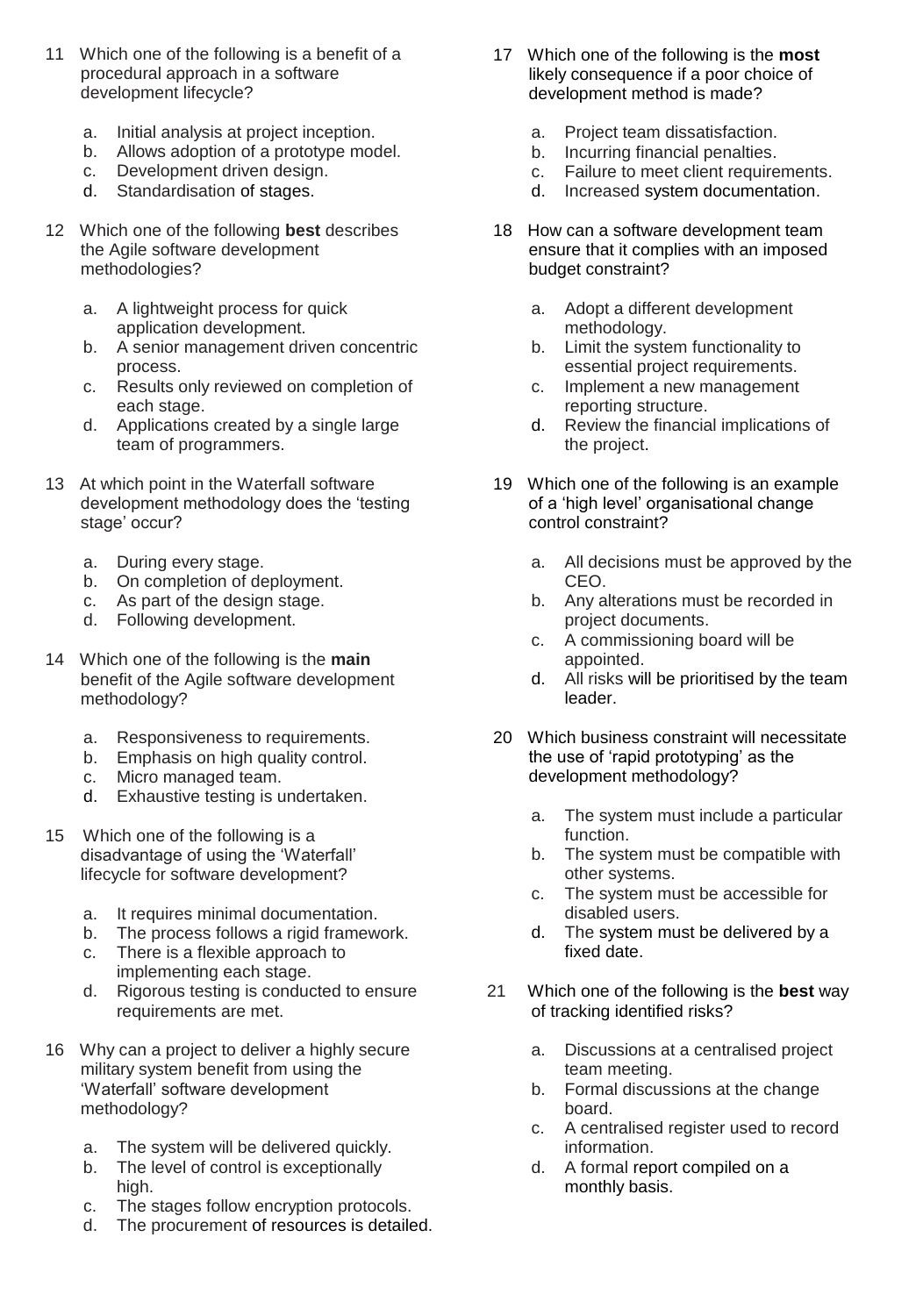- 22 How can a project manager identify a requirement for additional technical resources for a project?
	- a. Through quality assurance discussions.
	- b. By analysing the latest approved change requests.
	- c. Through analysis of the planned budget.
	- d. By reviewing the latest organisational structure.
- 23 Which one of the following is a software developer's **main** contribution to the initial project cost estimation?
	- a. Providing an assessment of required time.
	- b. Forecasting of testing requirements.
	- c. Identifying the deployment platform.
	- d. Impact assessment of project changes.
- 24 Which one of the following is commonly used to forecast the time required to complete a project?
	- a. Analysing similar projects.
	- b. Estimating lines of code.
	- c. Available budget.
	- d. Client expectation.
- 25 Which role of the development team is responsible for capturing non-functional requirements?
	- a. System engineer.
	- b. Software designer.
	- c. Business analyst.
	- d. Project manager.
- 26 Which role of the development team is responsible for checking that all requirements have been correctly implemented in the final product?
	- a. Project manager.
	- b. Software tester.
	- c. Business analyst.
	- d. System engineer.
- 27 Which one of the following is a responsibility of a designer?
	- a. Implementation of choices.
	- b. Quality assurance.
	- c. Requirements tracking.
	- d. Use of diagrammatic tools.
- 28 Which one of the following is a responsibility of a software developer?
	- a. Implementation of design choices.<br>b. Writing specifications.
	- Writing specifications.
	- c. Conducting black box testing.
	- d. Using static analysis tools.
- 29 Which one of the following is a responsibility of a software tester?
	- a. Ensuring the quality of the final product.
	- b. Carrying out the separation of requirements.
	- c. Managing the resources of the project.
	- d. Implementing debugging methodologies.
- 30 Which one of the following is **essential** information for an individual undertaking white box testing?
	- a. Non-functional requirements.
	- Changes made during the project.
	- c. Knowledge of the implementation code.
	- d. Understanding of system architecture being deployed.
- 31 What is the **main** purpose of configuration management?
	- a. Ensuring all proposed changes are tracked until closure.
	- b. Maintaining consistency of a product's performance throughout its life.
	- c. Verifying that each requirement for the system is valid.
	- d. Enabling the system design to be implemented exactly as specified.
- 32 Which role in a software development team maintains responsibility to elicit requirements from the stakeholder?
	- a. Test Director.
	- b. Project Manager.
	- c. Business Analyst.<br>d. Technical Architer
	- **Technical Architect.**